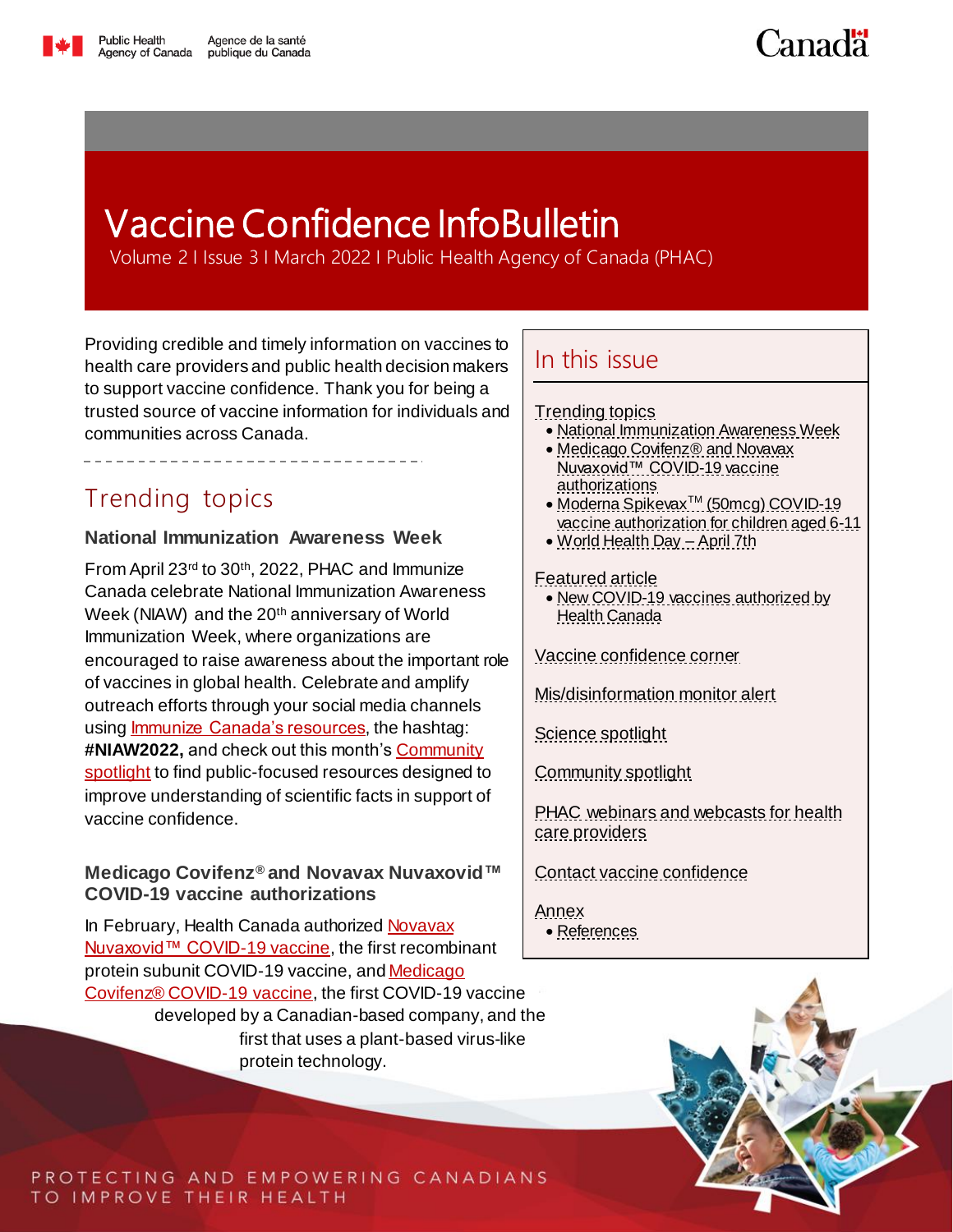### …Trending topics continued

These new COVID-19 vaccines will provide provinces and territories with additional options in their vaccination programs for people who have been unable or unwilling to receive an mRNA COVID-19 vaccine. Read more in th[e featured article](#page-1-2): New COVID-19 vaccines authorizations by Health Canada and NACI statements.

#### <span id="page-1-0"></span>**Moderna SpikevaxTM (50mcg) COVID-19 vaccine authorization for children aged 6 - 11**

On March 17th, 2022[, Health Canada authorized](https://bit.ly/EN-HC-Auth-Moderna6-11) the use of th[e Moderna Spikevax](https://bit.ly/EN-PHAC-Moderna-ProductDetails)™ (50 mcg) COVID-[19 vaccine](https://bit.ly/EN-PHAC-Moderna-ProductDetails) in children 6 to 11 years of age. This is the second COVID-19 vaccine authorized in Canada for use in this younger age group. See the [National Advisory Committee on Immunization \(NACI\)](https://bit.ly/EN-PHAC-NACI-Moderna6-11)  [statement](https://bit.ly/EN-PHAC-NACI-Moderna6-11) for recommendations for its use.

#### <span id="page-1-1"></span>**World Health Day – April 7th**

WHO is urging governments and the public to share stories of steps they are taking to protect the

planet and their health and prioritize "well-being societies", calling it the "[Our planet, our health](https://bit.ly/EN-WHO-WorldHealthDay)" campaign.

Immunization is a cornerstone of that protection. Vaccines are one important part of building healthier populations by helping to protect individuals, as well as communities, by preventing infectious diseases.



### <span id="page-1-2"></span>Featured article

#### <span id="page-1-3"></span>**New COVID-19 vaccines authorizations by Health Canada and NACI statements**

#### **Novavax Nuvaxovid™ COVID-19 vaccine**

On February 17<sup>th</sup>, 2022, Health Canada authorized th[e Novavax Nuvaxovid](https://bit.ly/EN-PHAC-Novavax-ProductDetails)™ COVID-19 vaccine for use as a two-dose primary series in people 18 years of age and over. [1] This is the first recombinant [protein subunit COVID-19 vaccine](https://bit.ly/EN_PHAC-C19vaccines-ProteinSubunit) authorized for use in Canada. [1] It contains part of the coronavirus, the spike protein that is on the surface of the virus, and an adjuvant called Matrix-M, which helps create a stronger immune response.

Clinical trial data available to date have shown that Novavax Nuvaxovid™ COVID-19 vaccine is highly efficacious (generally ~90%) in preventing confirmed symptomatic COVID-19 disease in the short-term. However, the duration of protection is not yet known and there is currently no data on the efficacy or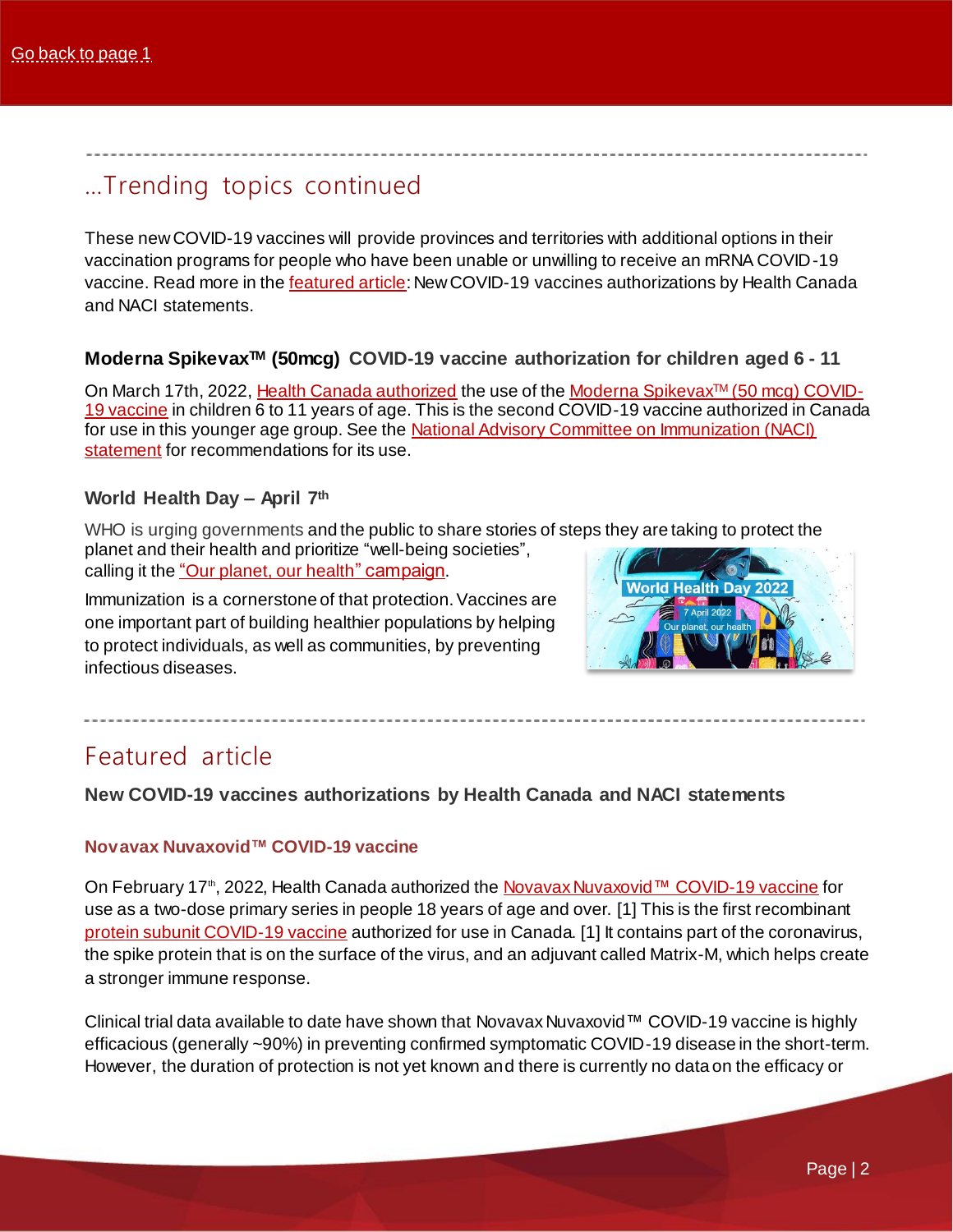effectiveness of the vaccine against the Delta or Omicron variants, as clinical trials were conducted before the emergence of those variants. NACI will review emerging data on the effectiveness of the vaccine on more recent variants as it becomes available.

In clinical trials, side effects were typically mild and resolved within 1 or 2 days. They occurred more frequently after the second dose and were more common in adults 18 to 64 years of age compared to older adults. A few cases of myocarditis and/or pericarditis have been reported following the administration of the vaccine, but there is not yet enough information to determine if cases of myocarditis and/or pericarditis are related to the vaccine. NACI, PHAC and Health Canada will continue to monitor the emerging evidence on the safety of the vaccine.

NACI recommends that the recombinant protein subunit Novavax Nuvaxovid™ COVID-19 vaccine may be offered as a primary series (including in a mixed schedule) to individuals in the authorized age group without contraindications to the vaccine who are unable or unwilling to receive an mRNA COVID-19 vaccine. NACI also recommends that a booster dose of a recombinant protein subunit Novavax Nuvaxovid™ COVID-19 vaccine may be offered ≥6 months after completion of a primary COVID-19 vaccine series to adults without contraindications to the vaccine who are not able or willing to receive an mRNA COVID-19 vaccine. It should be noted that it is not currently authorized as a mixed schedule or booster dose.

For more detailed information on the NACI guidance, consult th[e Recommendations on the use of](https://bit.ly/EN-PHAC-Novavax-Use)  [Novavax Nuvaxovid](https://bit.ly/EN-PHAC-Novavax-Use)™ COVID-19 vaccine page.

#### **Medicago Covifenz® COVID-19 vaccine**

On February 24<sup>th</sup>, 2022, Health Canada authorized the [Medicago Covifenz](https://bit.ly/EN-PHAC-Medicago-ProductDetails)<sup>®</sup> COVID-19 vaccine for use as a two-dose primary series in adults 18 to 64 years of age. [2] This is the first authorized COVID-19 vaccine developed by a Canadian-based company, and the first that uses [a plant-based virus-like](https://bit.ly/EN-PHAC-C19vaccines-PLANT)  [protein technology](https://bit.ly/EN-PHAC-C19vaccines-PLANT). [2] The active ingredient of the vaccine consists of virus-like particles that mimic the natural structure of the virus without its genetic material which allows a person's immune system to recognize and generate a response to the viral-like particles without causing infection.

Clinical trial data available to date show that the Medicago Covifenz® COVID-19 vaccine is efficacious (71%) at preventing confirmed symptomatic COVID-19 disease in the short term. However, the duration of protection is not yet known and there is currently no data on the efficacy of the vaccine against the Omicron variant, as clinical trials were conducted before the emergence of the Omicron variant.

Side effects were typically mild and resolved within 1 to 3 days. No serious safety concerns were identified in the clinical trial, noting that in general, vaccine clinical trials are too small to detect the risk of rare and very rare safety events.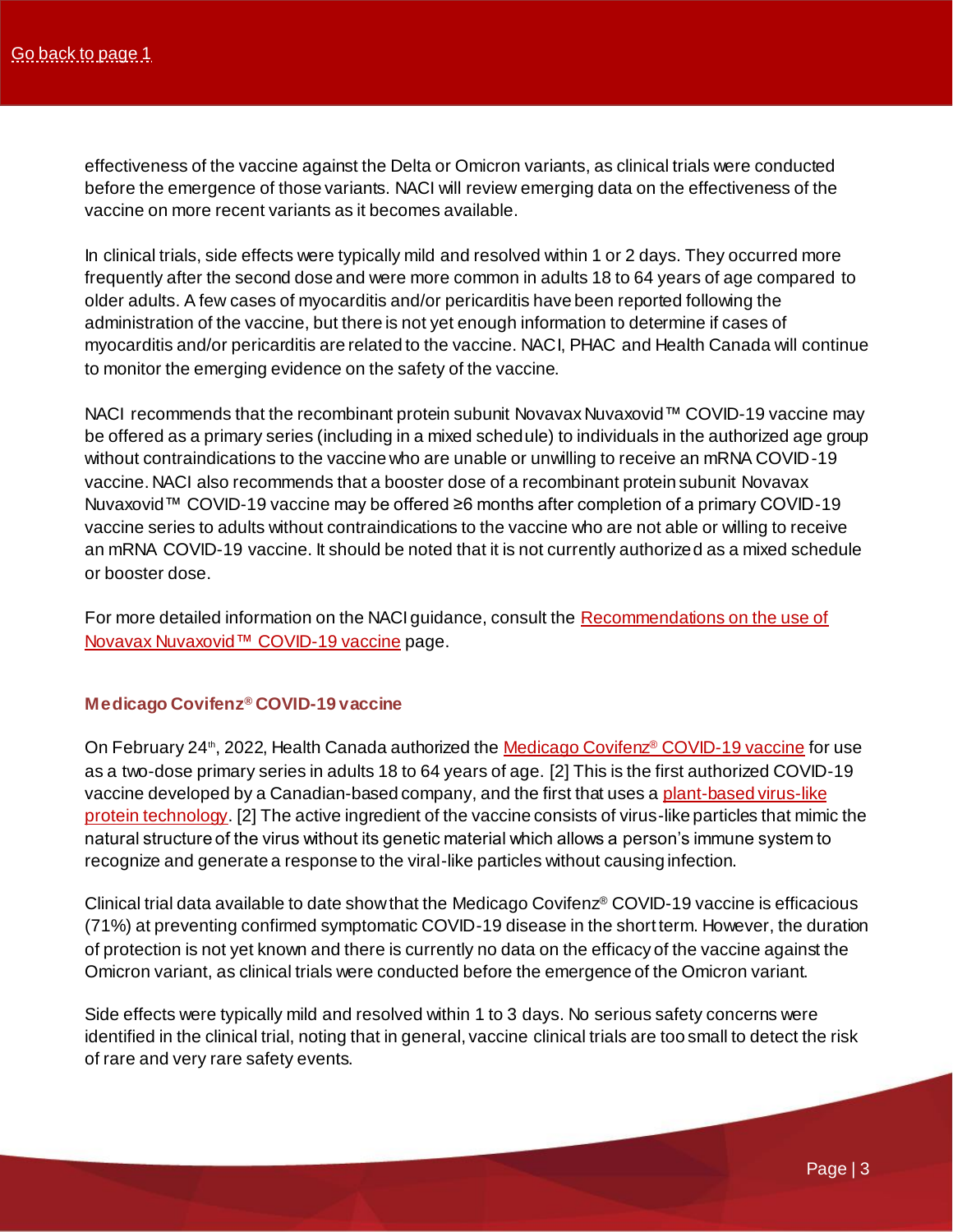NACI will continue to monitor the evidence on the Medicago Covifenz® COVID-19 vaccine, including safety and effectiveness data from real world use of the vaccine, as it emerges and will update guidance and recommendations as needed.

NACI recommends that the Medicago Covifenz<sup>®</sup> COVID-19 vaccine may be offered as a primary series (including in a mixed schedule) to individuals in the authorized age group without contraindications to the vaccine who are not able or willing to receive an mRNA COVID-19 vaccine.

Medicago Covifenz® is not authorized for use as a mixed schedule or booster dose in Canada at this time. Clinical trials evaluating a booster dose of Medicago Covifenz® are planned. NACI will assess the evidence on the use of Medicago Covifenz<sup>®</sup> as a booster dose as it becomes available and will provide guidance as needed.

For more detailed information on the NACI guidance, consult the Recommendations on the use of [Medicago Covifenz](https://bit.ly/EN-PHAC-NACI-MedicagoUSE)® COVID-19 vaccine page.

#### **How do these new vaccines fit into Canada's vaccination strategy?**

- The authorization of the Novavax Nuvaxovid™ vaccine and the Medicago Covifenz® vaccine provides provinces and territories with additional COVID-19 vaccine options.
- These newly authorized vaccines can help remove barriers to vaccination for people who are unable or unwilling to receive mRNA vaccines.
- For some individuals, their cited safety concern or vaccine hesitancy focused on the viral vector or mRNA vaccine platforms. As such, the Novavax Nuvaxovid™ and Medicago Covifenz® vaccines may be a COVID-19 vaccine option for them.
- The Government of Canada is working with provincial and territorial governments, Indigenous leadership, and public health partners on integrated planning to support the timely allocation, distribution and administration of COVID-19 vaccine as efficiently, equitably and effectively as possible as soon as they become available.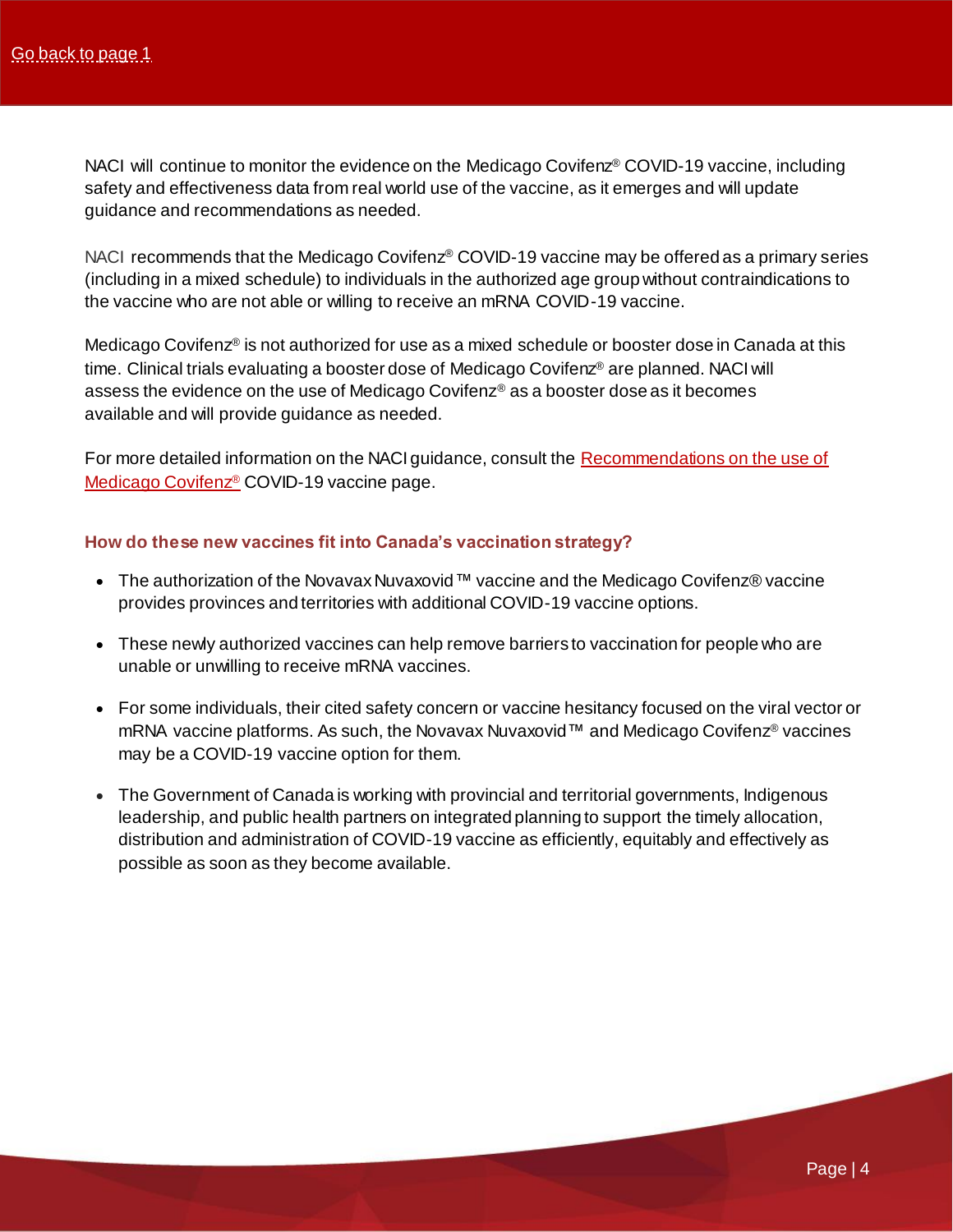### <span id="page-4-0"></span>Vaccine confidence corner

Providing evidence-informed tips, strategies and information in support of vaccine confidence.

#### **The role of cognitive bias in vaccine attitudes**

Over the next few issues of the Vaccine Confidence InfoBulletin we will describe key cognitive biases and their impact on vaccine attitudes and decision-making, including how to address them with peers and patients.

#### **What is cognitive bias?**

Our brains take mental shortcuts to cope with and effectively process the huge volume of information we encounter every day.

These shortcuts (called heuristics), which can be helpful in navigating our lives, can also distort our perceptions and impact our judgment and decision-making abilities. The results are often so-called "errors in thinking", referred to as cognitive biases.

#### **How does a cognitive bias affect vaccine attitudes?**

Cognitive biases can impact how we process vaccine information, which information we use to guide our decision-making, our perceptions of risks and benefits of vaccines, how we understand the statistics that might inform our risk calculations, how we are influenced by messaging about vaccines, and more.

#### **Omission bias**

Omission bias is the tendency to perceive the risks of action as being greater or less acceptable than the risks of inaction. In the case of vaccination, people will overemphasize the small risk of a vaccine, despite the risks of getting the disease being significantly higher.

For example, a parent may decide to not vaccinate their child for COVID-19, due to concerns about myocarditis, while not considering equally the risks of infection with COVID-19 if not vaccinated.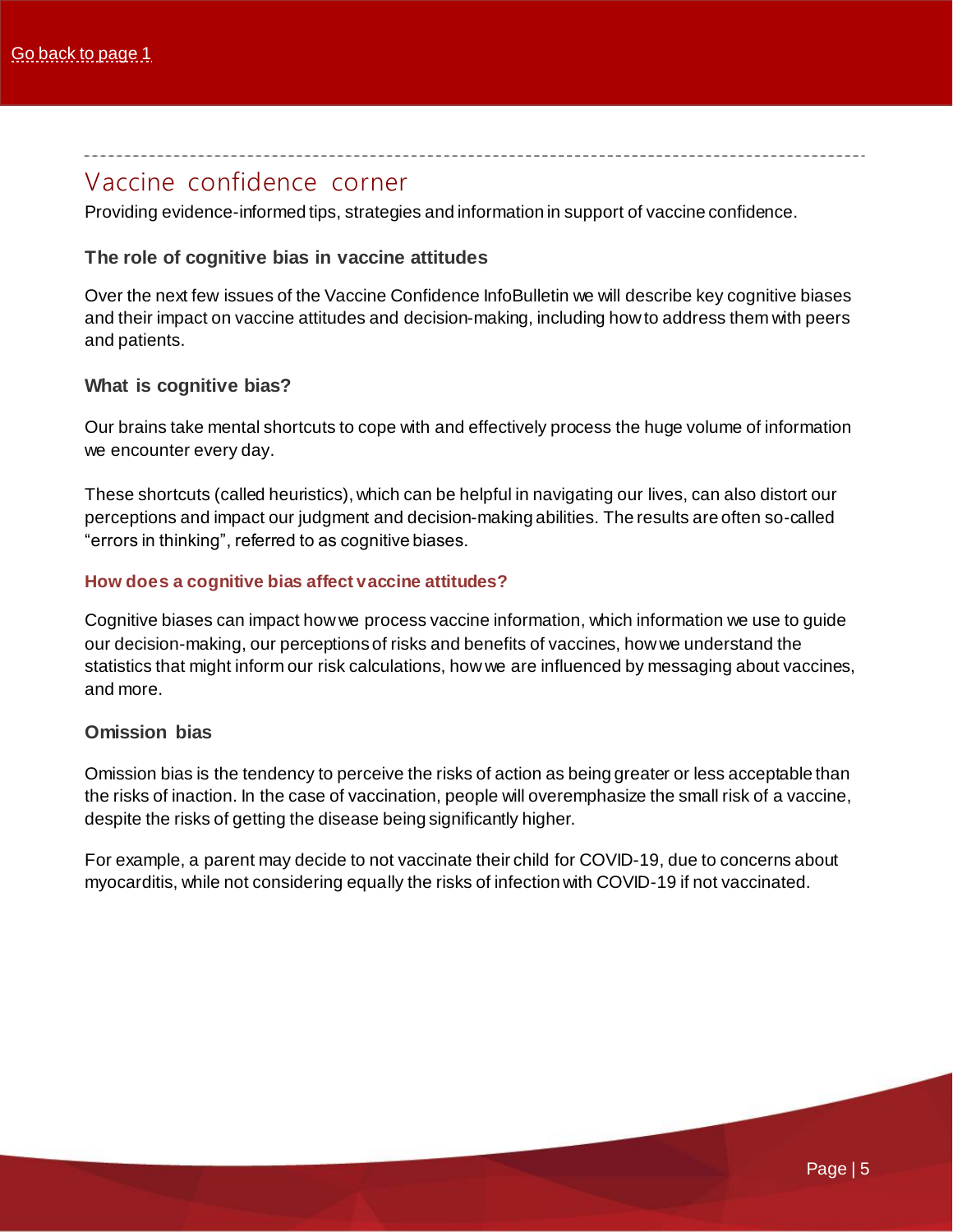#### **How to address omission bias**

If you suspect omission bias is contributing to someone's decision making, you can try to compare the risks more directly and explicitly against one another, in both rate and severity. Additionally, by framing vaccination as the norm and not vaccinating as the 'action', it may shift omission bias in favour of vaccination. Research shows that when vaccination is framed as an "opt-in" activity, people are less likely to vaccinate than a presumptive approach where the action instead is to "opt-out" of vaccination. [3]

#### [More information on omission bias is available here.](https://bit.ly/ENONLY-EN-DecisionLabe-OmissionBias)



### Mis/disinformation monitor alert

Presenting credible sources to debunk mis and disinformation.

#### **European Medicines Agency (EMA) official's statement used to fuel vaccine misinformation**

A poorly formulated statement by an EMA official in mid-January led to [claims that booster doses could weaken the](https://bit.ly/ENONLY-EN-MIDI-BoostersImmuneSystem)  [immune response](https://bit.ly/ENONLY-EN-MIDI-BoostersImmuneSystem). This incident demonstrates the risk of poorly communicated public health information fueling mis and disinformation. The EMA official made the followin[g statement](https://bit.ly/ENONLY-EN-EMA-MIDI-PressStatement)  [at a press conference](https://bit.ly/ENONLY-EN-EMA-MIDI-PressStatement) in reference to booster doses:

<span id="page-5-0"></span>**Misinformation** is information that is false or misleading, but presented as fact, regardless of intention.

**Disinformation** is information which is intentionally created and circulated to deceive or mislead.

"If we have a strategy in which we give boosters, let's say, every 4 months, approximately, we will end up potentially having problems with immune response, and it may end up not being as good as we would like it to be... We should be careful in not overloading the immune system with repeated immunization. And secondly, of course, there is the risk of fatiguing the population with the continued administration of boosters."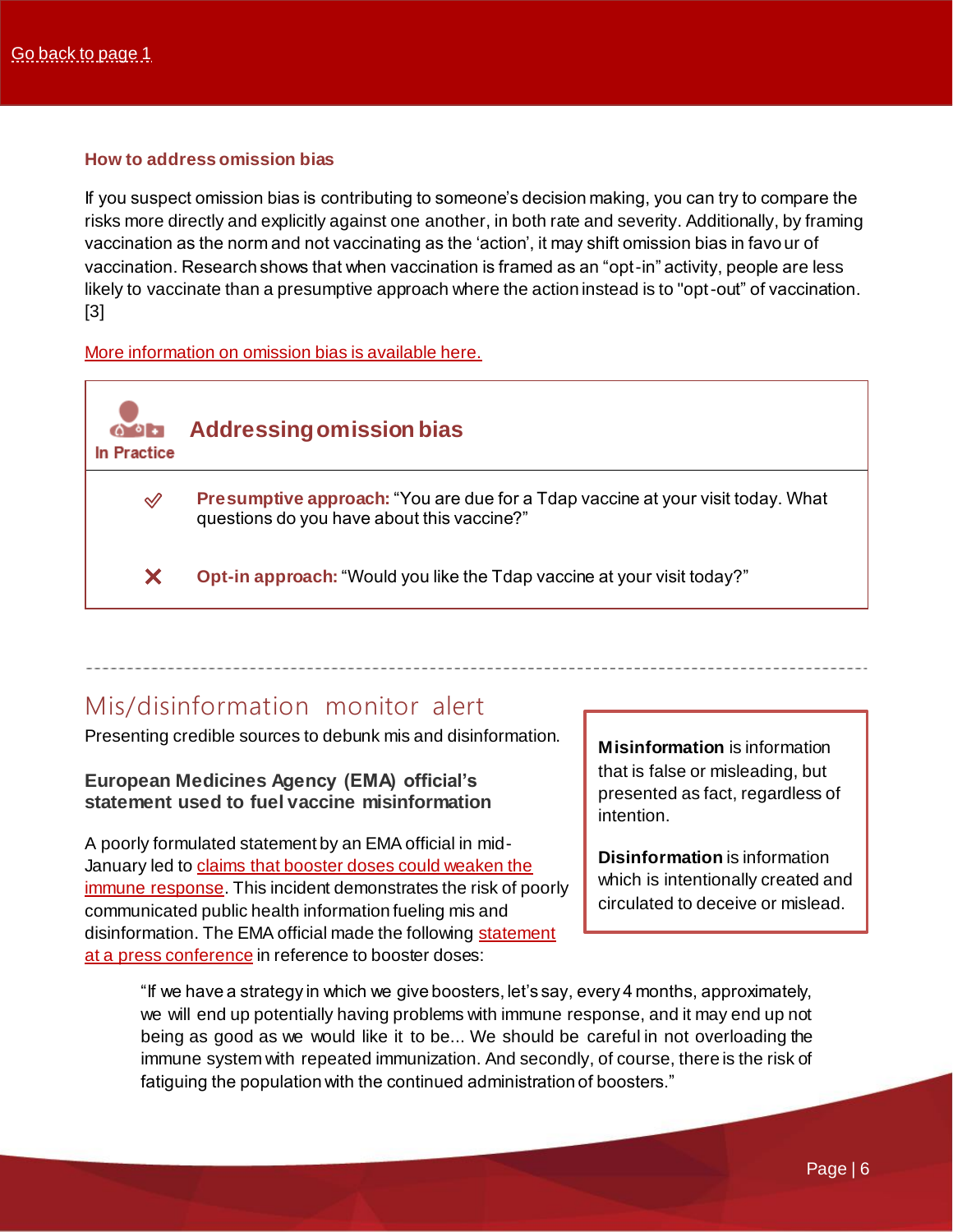This statement led to both inflammatory anti-vaccine headlines such as "EU Official Admits COVID Vax Destroys Immune System", as well as misunderstanding of the official's statement in mainstream media.

It was not clear whether the official was raising concerns about: short intervals between vaccines (as he mentioned a 4-month interval), which can reduce the immune response compared to longer intervals; the potential for narrowing of the immune response due to repeated boosting with the same strain; or the idea that too many antigens overload and ultimately harm the immune system. The latter point is a common concern expressed by those who are vaccine hesitant, particularly in the context of routine childhood immunization, and **is false**. Vaccines do not "overload" the immune system. Our immune systems are well equipped to handle a large number of antigens and do so daily as we go about our lives.

This example demonstrates the need for scientists, health care providers and public health officials to communicate effectively and clearly explain complex scientific topics if they are making reference to them, so that their meaning will not be misinterpreted, or misused, as was the case in this example. This has particularly significant implications where the science is informing policy and communications, and further has the potential to undermine public trust and confidence.

### <span id="page-6-0"></span>Science spotlight

Providing explanations of the science underpinning vaccine guidance and public health response.

#### **The role of COVID-19 vaccines in the transition towards an endemic state**

As the most recent wave abates and public health measures lift across jurisdictions, it is important to recognize the major contributions that vaccinations have made to control the pandemic. The Omicron wave has seen a lower proportion of cases requiring hospitalization or resulting in death than in previous waves, in part because it was less virulent but also because of the protection that results from the primary series of vaccines with a booster dose.

As the pandemic evolves towards an endemic state, it is important to clarify and reinforce the very important role of vaccines in our response toolbox.

#### **Vaccine effectiveness against infection**

The original efficacy rates against symptomatic infection for mRNA vaccines was very high (over 90%), with vaccine effectiveness in real world studies noting a similar level of protection. High levels of protection persisted for several months, although some decline was noted over time particularly in the context of circulating Delta variant. High initial vaccine effectiveness against symptomatic disease led to the hope that preventing infection and transmission was possible, which could potentially lead to disease elimination as a result of herd immunity.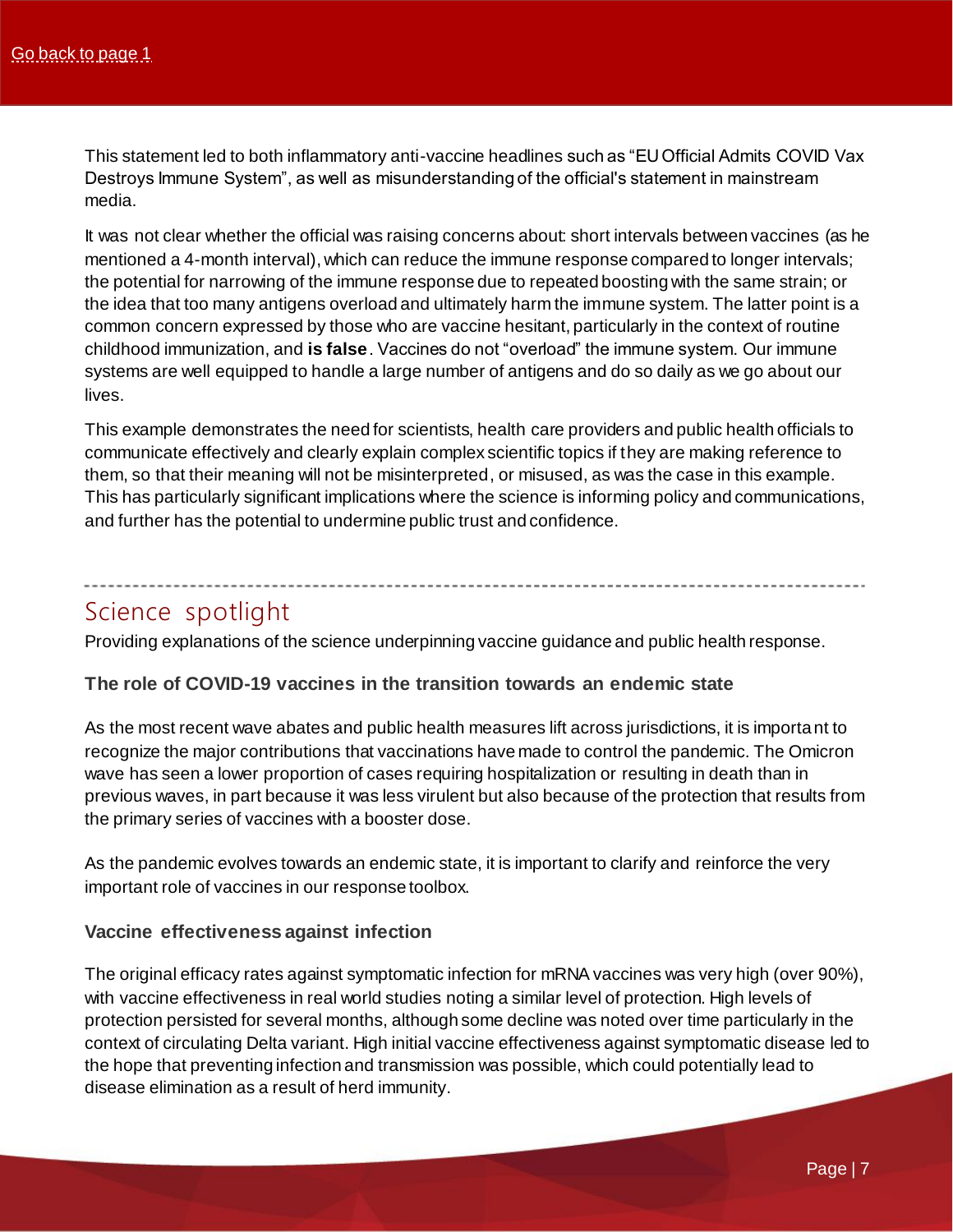The impact of mRNA vaccines against preventing transmission was used to promote vaccine uptake and formed the basis for vaccine mandates at a time when health systems were being overwhelmed with COVID-19.

It is now apparent that vaccine effectiveness against SARS-CoV-2 infection and transmission decreases over time. Vaccine effectiveness against infection is dependent on high circulating antibody levels of strongly binding antibodies. For variants that are very different from the strain used in the vaccine, as is the case with Omicron, antibodies need to be particularly high and broadly protective. The number of doses, the longer the interval between doses, and the time since last dose all influence the level and/or strength of the antibodies. Regardless of the height of the antibody titres , antibodies decrease over time; therefore, it is expected that protection against infection and symptomatic disease will also decline over time. Well-timed booster doses increase antibody levels, as well as their binding strength; however, antibodies after a booster dose will also decrease over time.

#### **What is the goal of Canada's pandemic response?**

While some countries have attempted a "COVID Zero" approach, the transmissibility and rapid mutation of the COVID-19 virus has not made this a viable approach for most countries. Complete prevention of infection and transmission, herd immunity and disease elimination are not the focus of Canada's pandemic response. As defined by Canada's immunization goal, the focus is to minimize serious illness and overall deaths, while minimizing societal disruption.

#### **Vaccine protection against severe disease**

Protection against severe disease may be dependent on other components of the immune system (instead of or in addition to circulating antibodies) such as the cellular immune response and memory response. These components are less likely to decrease over time and are more likely to be preserved across different variants of concern.

Protection by two doses of mRNA vaccine demonstrate good protection against severe COVID-19 infection even in the context of the Omicron variants (~65% to 85%), with some decrease over time. A booster dose of an mRNA vaccine raises protection against severe disease from Omicron to over 90%. The extent to which this protection will decrease over time remains to be determined and is being closely monitored.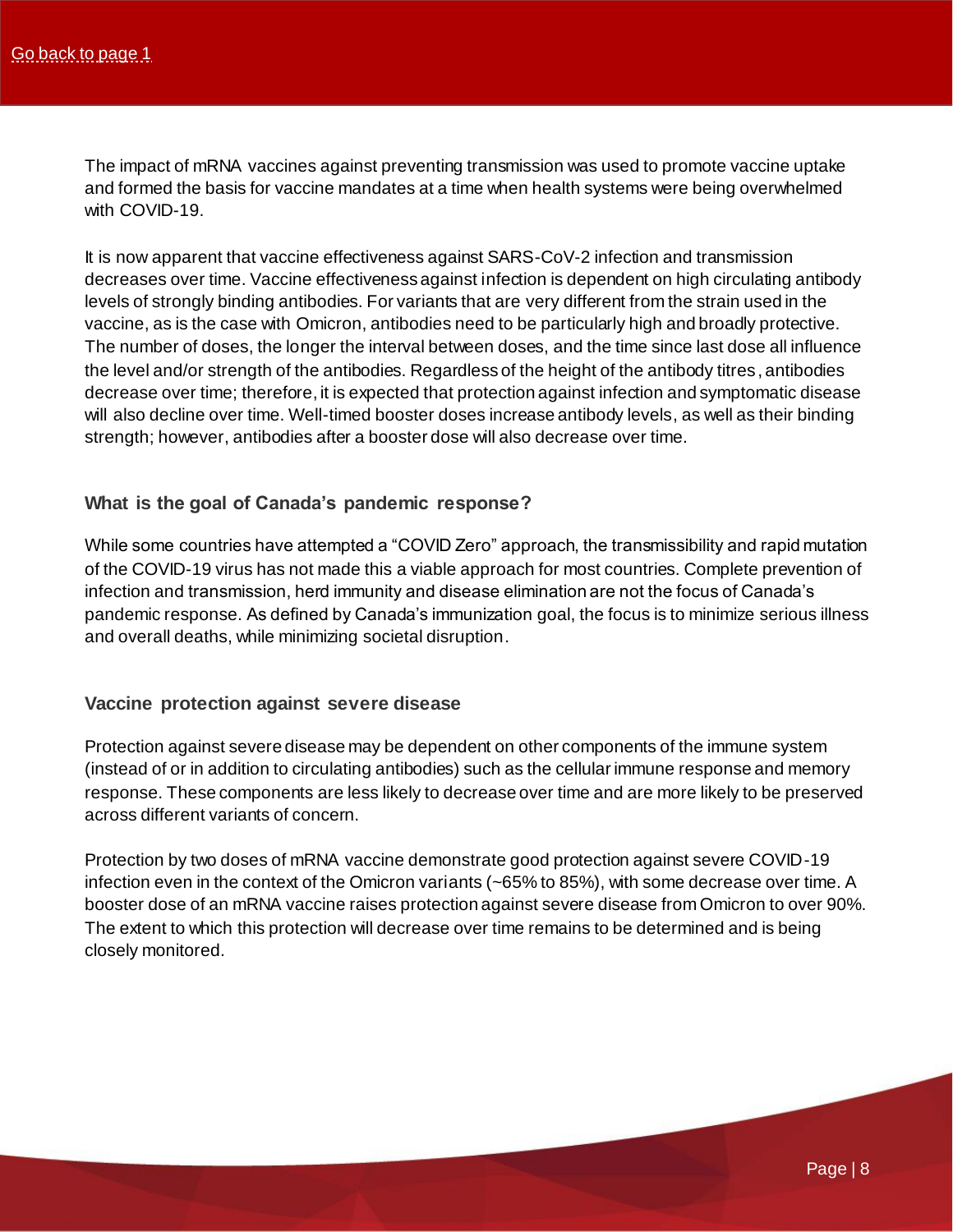#### **What does this mean for how we think about vaccination moving forward?**

Vaccine promotion efforts should continue to reinforce the importance of all vaccinations, including COVID-19 booster doses, to prevent serious illness, death, and negative impacts on our health care system. Vaccine policies and approaches, like various measures used during the pandemic, are being reassessed at various levels of government in the context of the decline in circulating virus and decreasing vaccine protection against infection and transmission over time with variants that are very different from the strain used to make the vaccine.

Researchers and governments will continue to track the epidemiology of COVID-19 and further evolve our understanding of the immune response to SARS-CoV-2 infection, COVID-19 symptomatic and severe disease and COVID-19 vaccines. As more evidence becomes available and with the possible emergence of future variants, our approach to vaccination will continue to be refined. NACI will continue to review the evidence to establish longer term boosting strategies that optimize protection, particularly against severe disease.

Additionally, the development of vaccines based on other technologies, such as those targeting mucosal immunity or enhancing cellular responses, as well as new therapeutic options provide us with a more dynamic array of tools to support the return to a new normal, with more opportunities to engage in activities we've avoided through the pandemic. We must continue to view vaccines as one critical part of a broader public health response. As we shift away from emergency pandemic responses, the need for and use of public health measures and available technologies, including new vaccine formulations and approaches, will need to be closely monitored and tailored to the evolving epidemiology.

### Community spotlight

Putting the spotlight on innovative projects and best practices from communities across Canada.

#### **The Feed with Dr. G**

With National Immunization Awareness Week coming up from April 23 - 30, it is the perfect time to introduce you to Dr. Samir Gupta – aka Dr. G.





<span id="page-8-0"></span>With support from PHAC's [Immunization Partnership Fund](https://bit.ly/EN-PHAC-IPF-Main) (IPF), "The Feed with Dr. G" is bringing vaccine science to the public by creating and disseminating a series of targeted social media "explainers" that bust common myths and help overcome barriers to vaccination. Ultimately, the goal of the project is to build vaccine knowledge and confidence, supporting potentially hesitant Canadians to roll up their sleeve for their first, second, or booster dose.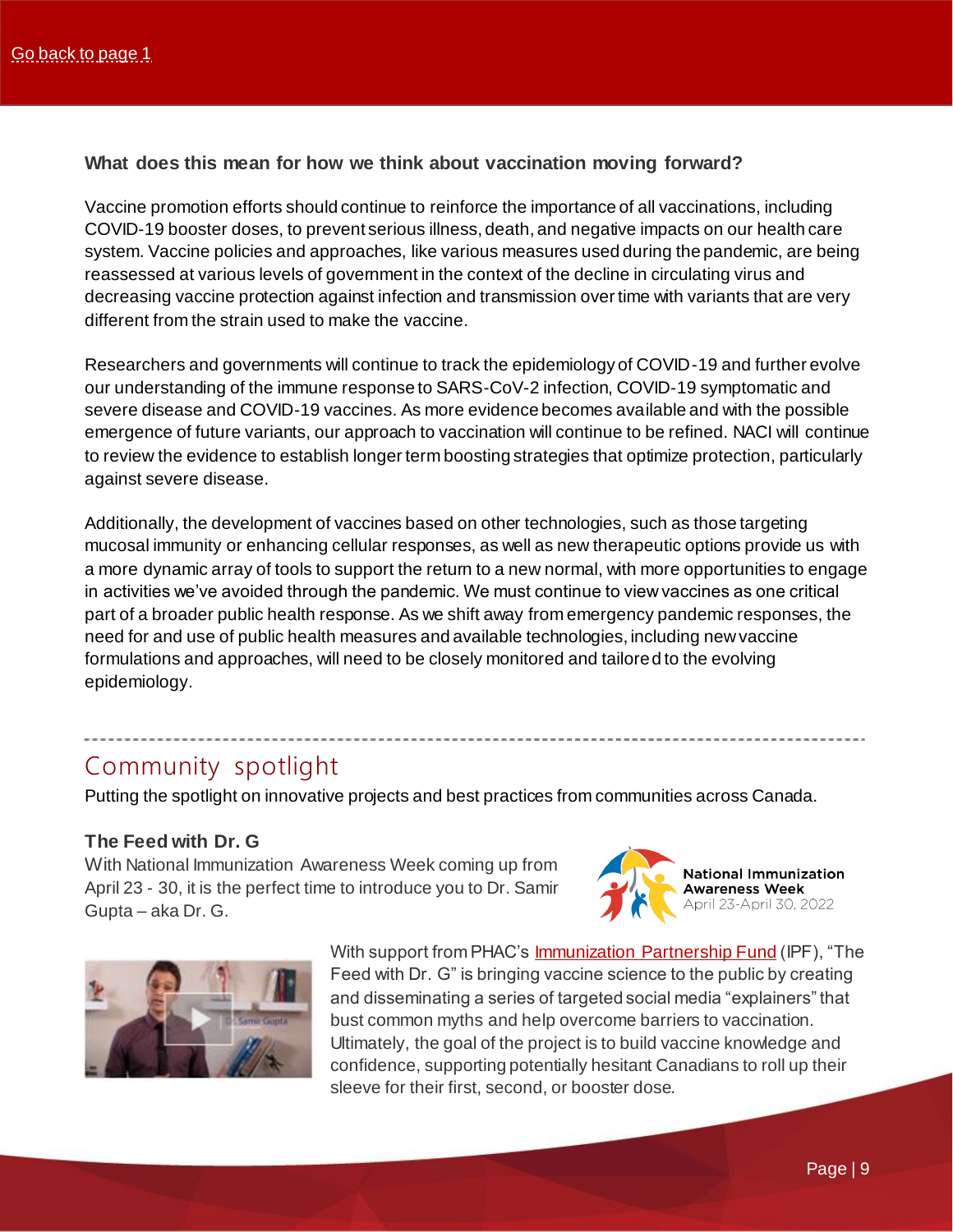Dr. G is placing a focus on important concepts using the latest in vaccine science and evidence-based communication techniques. Hot topics include "Is the COVID-19 pandemic over?" and "Should you get your COVID booster shot? Here's the truth". As both a doctor and a scientist, Dr. G's mission is to find fresh approaches to make science clear, transparent, and easy to understand – for everyone - and to empower viewers to separate fact from fiction. Support Dr. G and amplify his reach by sharing his videos fro[m YouTube](https://bit.ly/ENONLY-EN-YouTube-TheFeedwDrG) an[d TikTok](https://bit.ly/ENONLY-EN-TikTok-TheFeedwDrG) on your social media channels and directly with your patients.

### PHAC webinars and webcasts for health care providers

PHAC, in collaboration with the Canadian Vaccination Evidence Resource and Exchange Centre (CANVax) and the National Collaborating Centre for Infectious Diseases (NCCID), offers expert-led webinars focused on providing health care providers with clinical guidance and information related to key vaccine topics.

<span id="page-9-0"></span>**Webcasts** are video resources.

**Webinars** are live events, with an audience and question & answer period. These live events are recorded and later posted for viewing.

#### **Upcoming webinars and webcasts**



### **Needle fear, pain and vaccines - Introduction to the CARDTM system as a framework for vaccination delivery**

Presented by Dr. Anna Taddio and Dr. Meghan McMurtry.

Learn about contributors to stress-related reactions during vaccination and evidence-based strategies to improve the vaccine experience for people receiving vaccines and those who support them.

**Ready to stream Thursday, April 14, 2022 on** [canvax.ca](https://bit.ly/EN-CanVax-PHAC-VC-WebinarSeriesTopPage).

#### **Webinar and webcast watch list**

#### **Webinar - [Building COVID-19 vaccine confidence before, during and after pregnancy: Strategies](https://bit.ly/EN-CanVAX-Webinar-C19vaccines-Pregnancy)  for [health care providers](https://bit.ly/EN-CanVAX-Webinar-C19vaccines-Pregnancy)**



Experts, Dr. Ève Dubé and Dr. Isabelle Boucoiran, discuss challenges to vaccine confidence before, during, and after pregnancy and provide healthcare providers with evidence-based strategies to have effective conversations with families. (Recorded live on March 17, 2022.)